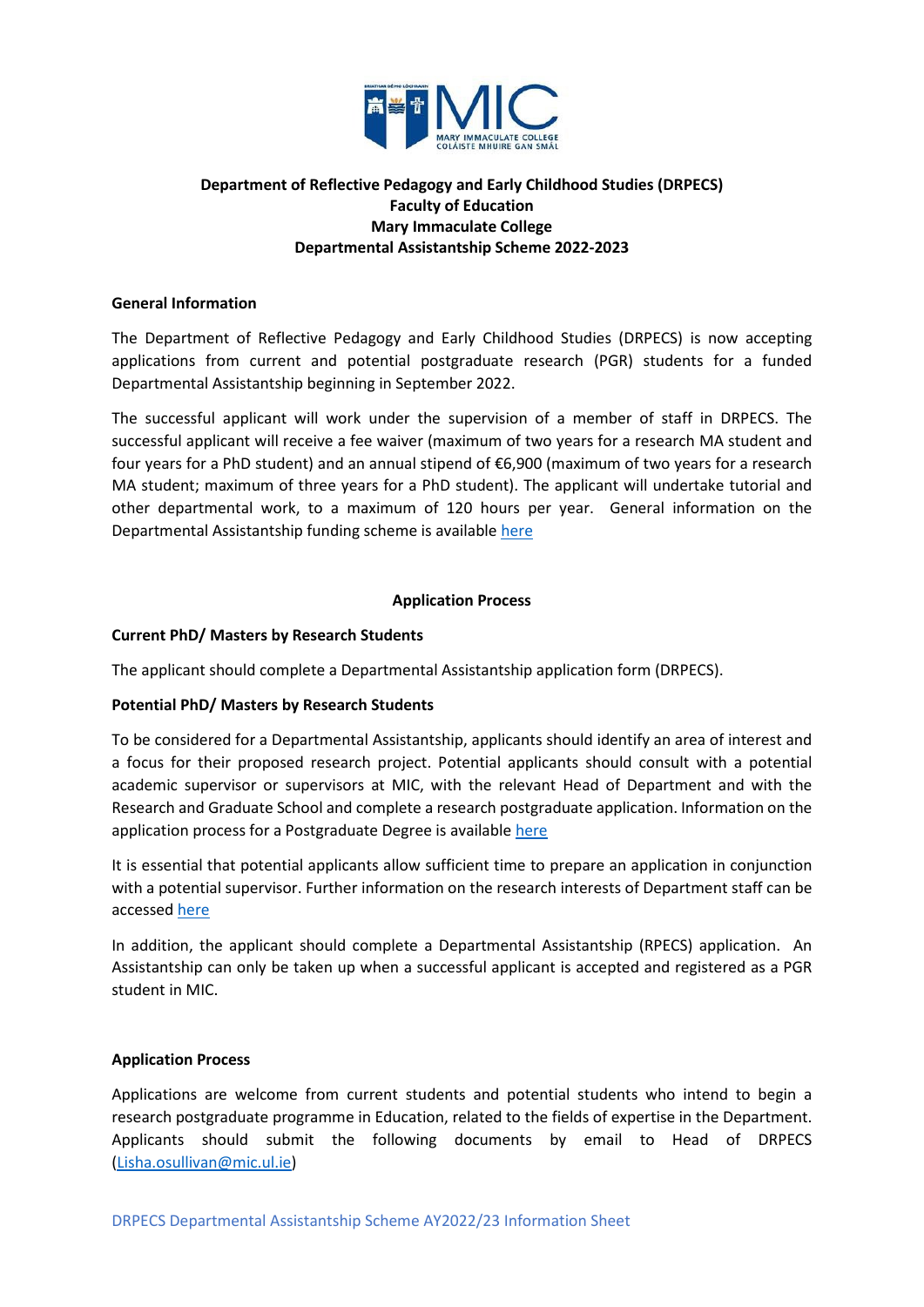

- Academic transcript.
- An academic reference.

The deadline for applications is **12.00 p.m. on Monday May 16th 2022.**

## **Selection Process**

The DRPECS Departmental Assistantship Scheme is a competitive process. The Department will convene a Selection Committee consisting of the Head of Department (chair) or nominee and two members of DRPECS staff. The committee will assess applications on the basis of the assessment criteria and make recommendation(s) for approval via the Graduate School Director to the Executive Team. The following assessment criteria are used to determine selection:

- Academic record at undergraduate and post-graduate level (if appropriate) (20 marks);
- Quality of research project and goodness of fit with the research interests of DRPECS staff (20 marks);
- Aptitude for the teaching, research and administrative work of the department (20 marks)
- Personal statement (20 marks);
- Overall quality of the application (20 marks).

The Committee reserves the rights to make no recommendations where the requisite standard is not reached by any applicant. The Head of Department will notify applicants of the outcome of the application process as soon as possible. Late Applications will not be accepted.

# **Appeals Process**

Should an applicant not be satisfied with the outcome of their application they can appeal the decision in writing to the HoD. Where an appeal is lodged, application and assessment forms will be reviewed and final decisions will be made by the HoD (or nominee where the HoD chaired the Selection Committee). Appeals should be lodged within one week of receiving notification of the outcome of the application process.

#### **Further Information**

Please direct general queries to Head of Department, Lisha O'Sullivan [\(Lisha.osullivan@mic.ul.ie\)](mailto:Lisha.osullivan@mic.ul.ie)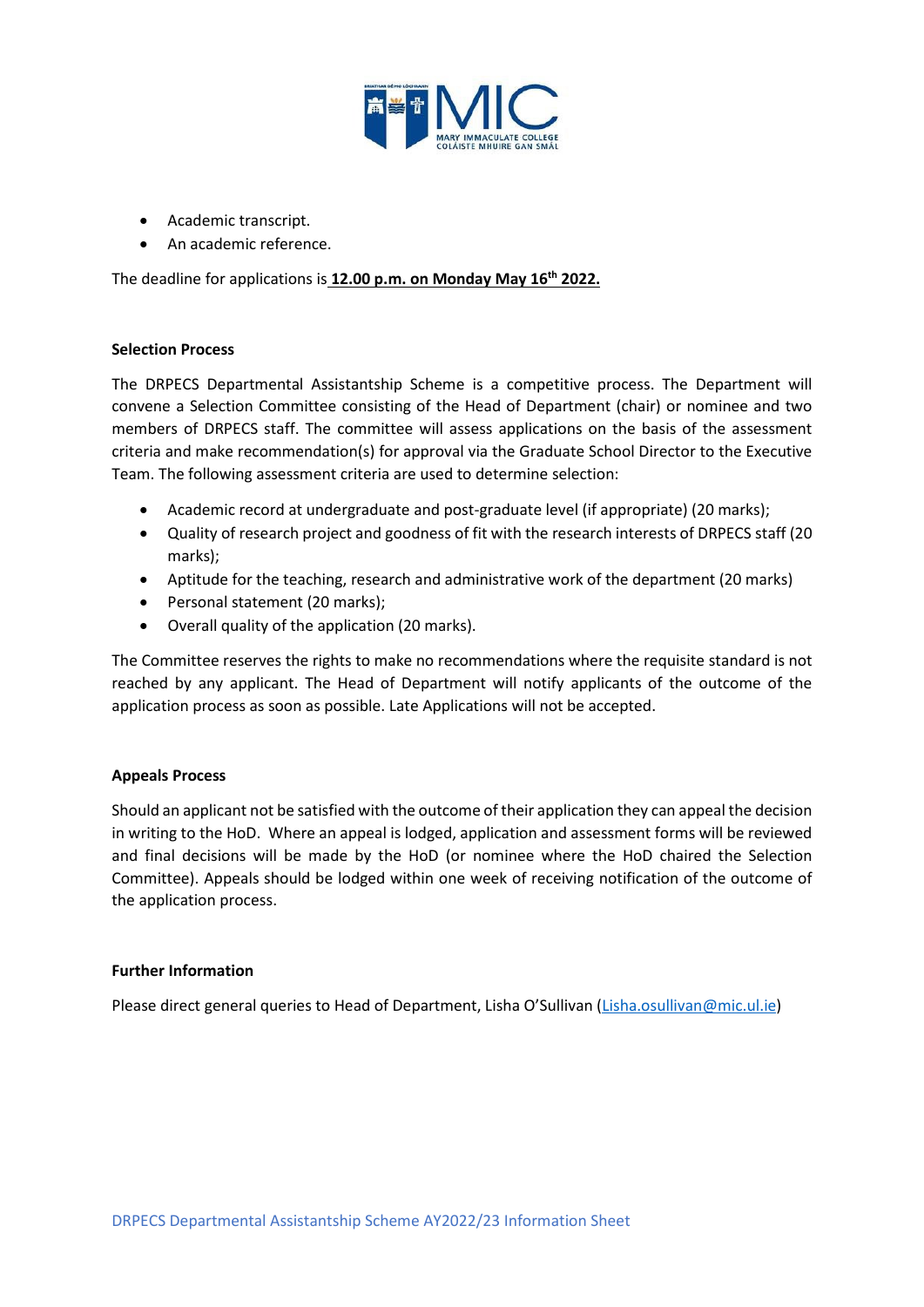

# **DRPECS Departmental Assistantship (DA) Application Privacy Statement**

We fully respect your right to privacy and actively seek to preserve the privacy rights of those who share information with the College. Any personal data you provide to us will be treated with the highest standards of security and confidentiality, in accordance with the GDPR. Your data will be:

- Used lawfully, fairly and in a transparent way.
- Collected only for valid purposes that we have clearly explained to you and not used in any way that is incompatible with those purposes.
- Relevant to the purposes we have told you about and limited only to those purposes.
- Accurate and kept up to date.
- Maintained only for as long as necessary for the purposes we have told you about, i.e. in relation to the recruitment exercise. The MIC Records Retention Schedule outlines how long data is retained.
- Kept securely and protected against unauthorised or unlawful processing and against loss or destruction using appropriate technical and organisational measures.

#### **Why do we collect your personal data?**

We will use the personal data we collect about you to:

- Assess your skills, qualifications, and suitability for the role of DA.
- Communicate with you about the DA recruitment process.
- Keep records related to our DA recruitment processes.
- Comply with legal or regulatory requirements.

#### **How do we collect your personal data?**

We collect personal data about applicants from the following sources:

- You, the applicant.
- Your nominated referee.

#### **The kind of data we hold about you?**

In connection with your application, we will collect, use and store the following categories of personal data about you: the data you have provided on our DA application form, including name, title, address, telephone number, personal email address, date of birth, gender, employment history, qualifications (certified copy of academic transcript), and any personal data provided to us about you by your referee.

#### **How do we use your personal data?**

The College processes your data, during your application in order to:

- Assess your skills, qualifications, and suitability for the DA role.
- Carry out reference checks, where applicable.